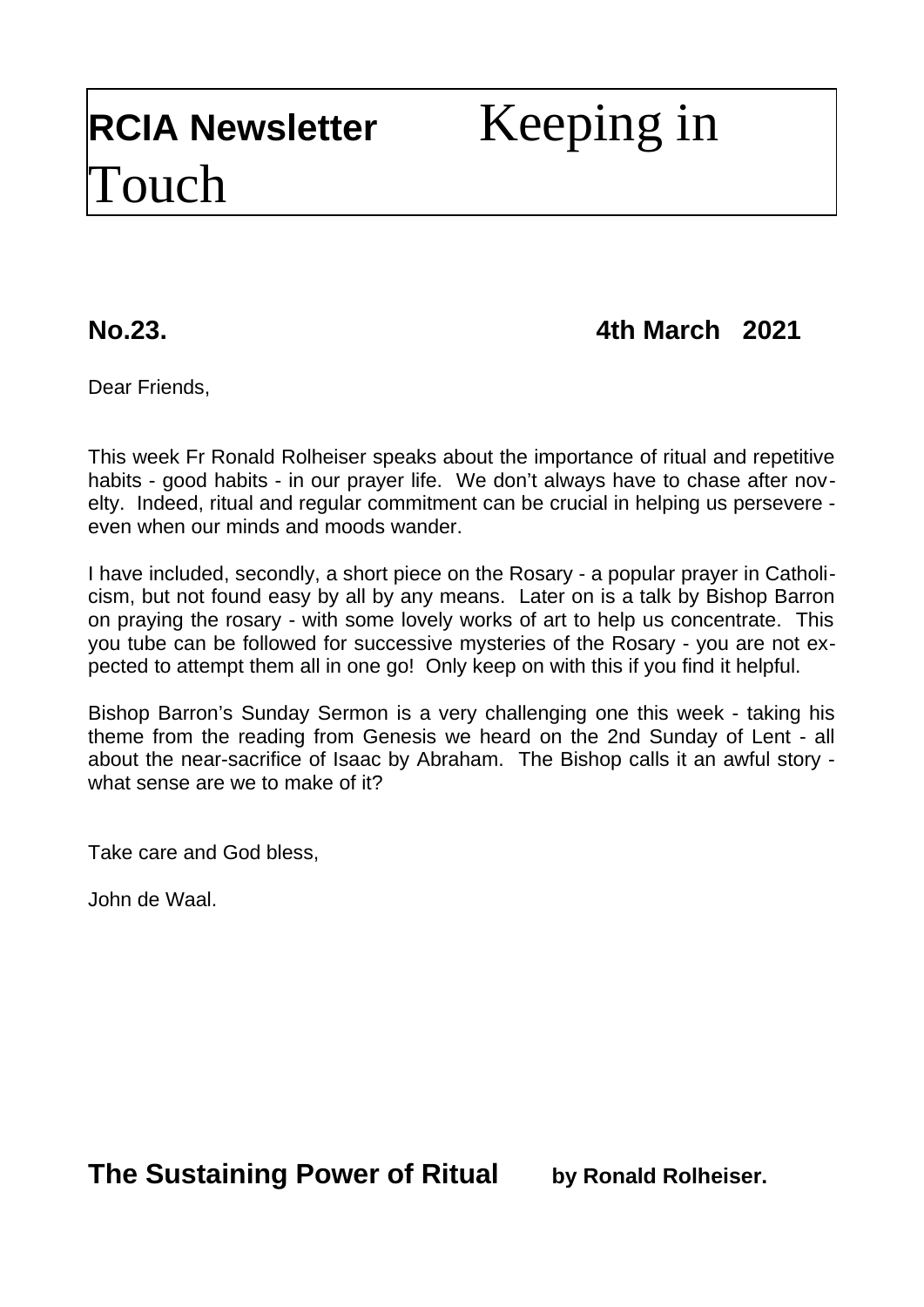A recent study on marriage points out that couples who make it a habit to give each other a ritual embrace or kiss before leaving the house in the morning and another ritual embrace or kiss before retiring at night fare better than those who let this gesture be determined by simple spontaneity or mood. The study makes the point that even if the ritual kiss is done in a distanced, hurried, perfunctory, or duty-bound way, it still serves a very important function; namely, it speaks of fidelity and commitment beyond the ups and downs of our emotions, distractions, and tiredeness on a given day. It is a ritual, an act that is done regularly, precisely to say what our heads and hearts cannot always say, namely that the deepest part of us remains committed, even during those times when we are too tired or self-preoccupied to be as attentive and present as we should be. It says we still love the other and remain committed despite inevitable changes and pressures the seasons bring.

This is often not understood today. An over-idealization of love, family, Church, and prayer often crucifies the reality. Popular culture would have us believe that love should be romantic, exciting and interesting all the time, and that lack of of felt emotion is a signal that something is wrong. Liturgists and prayer leaders would have us believe that every church service needs to be full of enthusiasm and emotion and that there is something wrong with us when we find ourselves flat, bored or looking at our wristwatches, and resisting emotional engagement during church or prayer. Everywhere we are warned about the dangers of doing something simply because it is a duty, that there is something wrong when the movements of love, prayer, or service become routine. Why do something if your heart is'nt in it?

Again, there is something legitimate in these warnings : duty and commitment without heart will ultimately not sustain themselves. But with that being admitted, it is important to recognize and name the fact that any relationship in love, family, church or prayer can sustain itself over a long period of time only through ritual and routine. Ritual sustains the heart, not vice versa.

The same holds true for prayer. Anyone who prays only when she can affectively bring along her heart and soul will not sustain prayer for long. But the habit of prayer, the ritual, simple fidelity to the act, showing up to do it irrespective of feelings and mood, can sustain prayer for a lifetime and rein in the roaming of head and heart.

(From : "Prayer : Our Deepest Longing, by Ronald Rolheiser).

### **The Rosary. by Fr John C. Edwards SJ.**

The best reason for saying the rosary is that it is a way of penetrating prayerfully events of Our Lord's life and aspects of the glorious life in heaven. An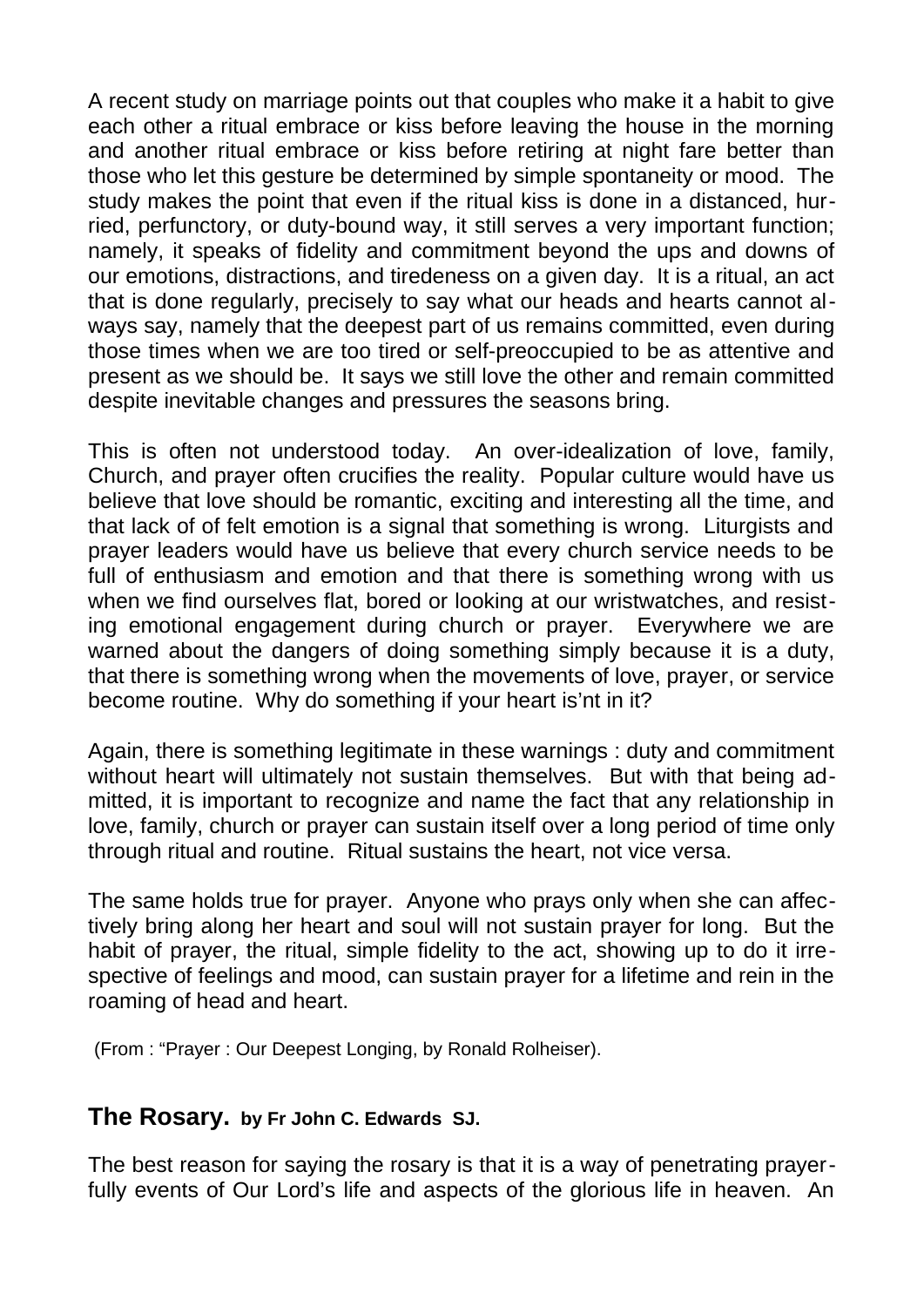affective way for us to do this must obviously be something that Our Lord wants us to know about and use. Perhaps this is why Our Lady is so anxious for it (implicitly she asked for it at Lourdes - and quite explicitly at Fatima); she must be glad when we do something which will lead us to her Son.

Legend links the Rosary's origin with St Dominic in 13th century, and Dominicans have certainly been its most foremost champions. Historically it grew with the desire for the Laity to have 150 prayers (ie. the Hail Mary) to link them with the 150 psalms used in monastic prayer (although in recent years 50 more have been added by Pope John Paul !). There was a long and intricate evolution which ended in the 16th century with the rosary as we have it.

If you are beginning to say the rosary for the first time you would do well to 'train' yourself by taking a mystery a day, preceded by a relevant part of scripture for fifteen days. After that you should know the mysteries and could continue with five mysteries a day.

## **Bishop Robert Barron's Sunday Sermon.**

This Sunday Sermon covers the first reading from the Second Sunday of Lent : The Book of Genesis 22 : 1-2, 9-13, 15-18.

<https://www.youtube.com/watch?v=7-kQ2w97eN4>

You may also like the following on praying the Rosary :

Join Bishop Robert Barron in exploring the meditative depth, rhythmic beauty, and spiritual power of the Rosary at [https://rosary.wordonfire.org](https://rosary.wordonfire.org/).

**Final Prayer - taken from Compline (the Night Prayer of the Church).** 

**Antiphon.** Save us, Lord, while we are awake; protect us while we sleep; that we may keep watch with Christ and rest with him in peace.

## **Nunc Dimittis.**